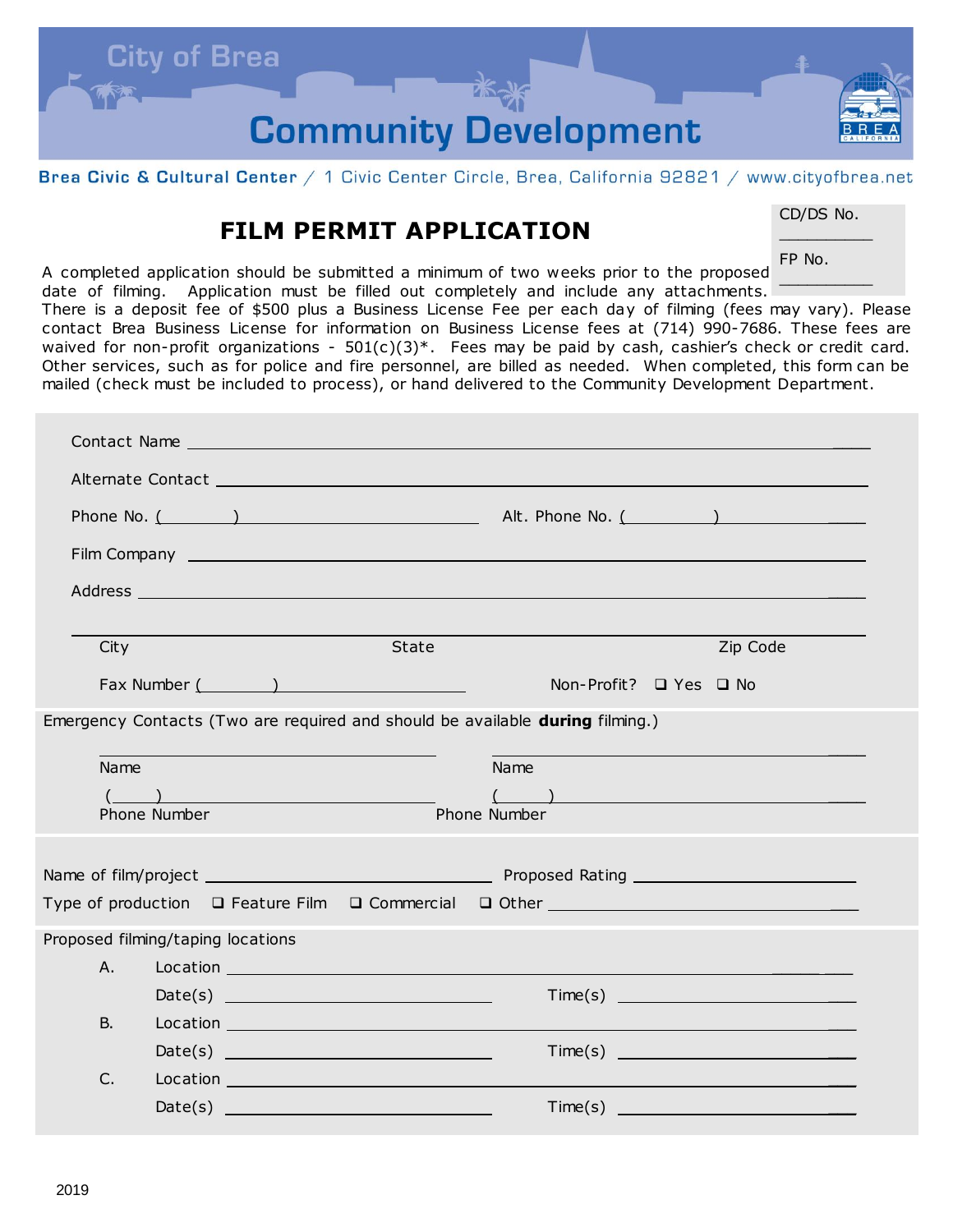## **CITY OF BREA APPLICATION FOR FILM PERMIT**

Page 2

Types and number of vehicles and other equipment (check all that apply)

|                                                                                                                                                                                                                                                                                                                                                                                                                                                                                                                                                                                   | Type                                                                               | Number |  |  |
|-----------------------------------------------------------------------------------------------------------------------------------------------------------------------------------------------------------------------------------------------------------------------------------------------------------------------------------------------------------------------------------------------------------------------------------------------------------------------------------------------------------------------------------------------------------------------------------|------------------------------------------------------------------------------------|--------|--|--|
| $\Box$                                                                                                                                                                                                                                                                                                                                                                                                                                                                                                                                                                            | Automobiles                                                                        |        |  |  |
| $\Box$                                                                                                                                                                                                                                                                                                                                                                                                                                                                                                                                                                            | <b>Trucks</b>                                                                      |        |  |  |
| $\Box$                                                                                                                                                                                                                                                                                                                                                                                                                                                                                                                                                                            | <b>Catering Trucks</b>                                                             |        |  |  |
| $\Box$                                                                                                                                                                                                                                                                                                                                                                                                                                                                                                                                                                            | Motorhomes                                                                         |        |  |  |
| $\Box$                                                                                                                                                                                                                                                                                                                                                                                                                                                                                                                                                                            | Vans                                                                               |        |  |  |
| ❏                                                                                                                                                                                                                                                                                                                                                                                                                                                                                                                                                                                 | <b>Trailers</b>                                                                    |        |  |  |
| $\Box$                                                                                                                                                                                                                                                                                                                                                                                                                                                                                                                                                                            | Other                                                                              |        |  |  |
| Is overnight parking required? $\Box$ Yes<br>$\Box$ No                                                                                                                                                                                                                                                                                                                                                                                                                                                                                                                            |                                                                                    |        |  |  |
| Approximate number of individuals in cast and crew                                                                                                                                                                                                                                                                                                                                                                                                                                                                                                                                |                                                                                    |        |  |  |
| Please attach a detailed description and/or site plan of the proposed film/commercial/shoot and                                                                                                                                                                                                                                                                                                                                                                                                                                                                                   |                                                                                    |        |  |  |
| proposed setup.                                                                                                                                                                                                                                                                                                                                                                                                                                                                                                                                                                   |                                                                                    |        |  |  |
| Special assistance requested at locations listed above. Please check below and describe in the                                                                                                                                                                                                                                                                                                                                                                                                                                                                                    |                                                                                    |        |  |  |
| description.                                                                                                                                                                                                                                                                                                                                                                                                                                                                                                                                                                      |                                                                                    |        |  |  |
| □ Street Closure<br>$\Box$ Traffic Control $\Box$ Emergency Services $\Box$ Other                                                                                                                                                                                                                                                                                                                                                                                                                                                                                                 |                                                                                    |        |  |  |
|                                                                                                                                                                                                                                                                                                                                                                                                                                                                                                                                                                                   | Please also submit the following items with this application:                      |        |  |  |
| □ Location Release Form (signed by property owner)<br>□ Certificate of Insurance, Endorsement, and Waiver of Subrogation (sample attached)<br>Check the box to the left if you will be able to provide the City with proof that your event will<br>be covered with \$1,000,000 for each occurrence and \$2,000,000 general aggregate in liability<br>insurance. (To obtain the Certificate of Insurance, you must contact your insurance company<br>and request a Certificate of Insurance that names the City of Brea as additionally<br>insured for the duration of your event. |                                                                                    |        |  |  |
|                                                                                                                                                                                                                                                                                                                                                                                                                                                                                                                                                                                   |                                                                                    |        |  |  |
|                                                                                                                                                                                                                                                                                                                                                                                                                                                                                                                                                                                   | Applicant's Signature:<br>Date:                                                    |        |  |  |
|                                                                                                                                                                                                                                                                                                                                                                                                                                                                                                                                                                                   | If applicant is a corporation, two principal officers of the corporation must sign |        |  |  |

Principal Officer #1 Principal Officer #2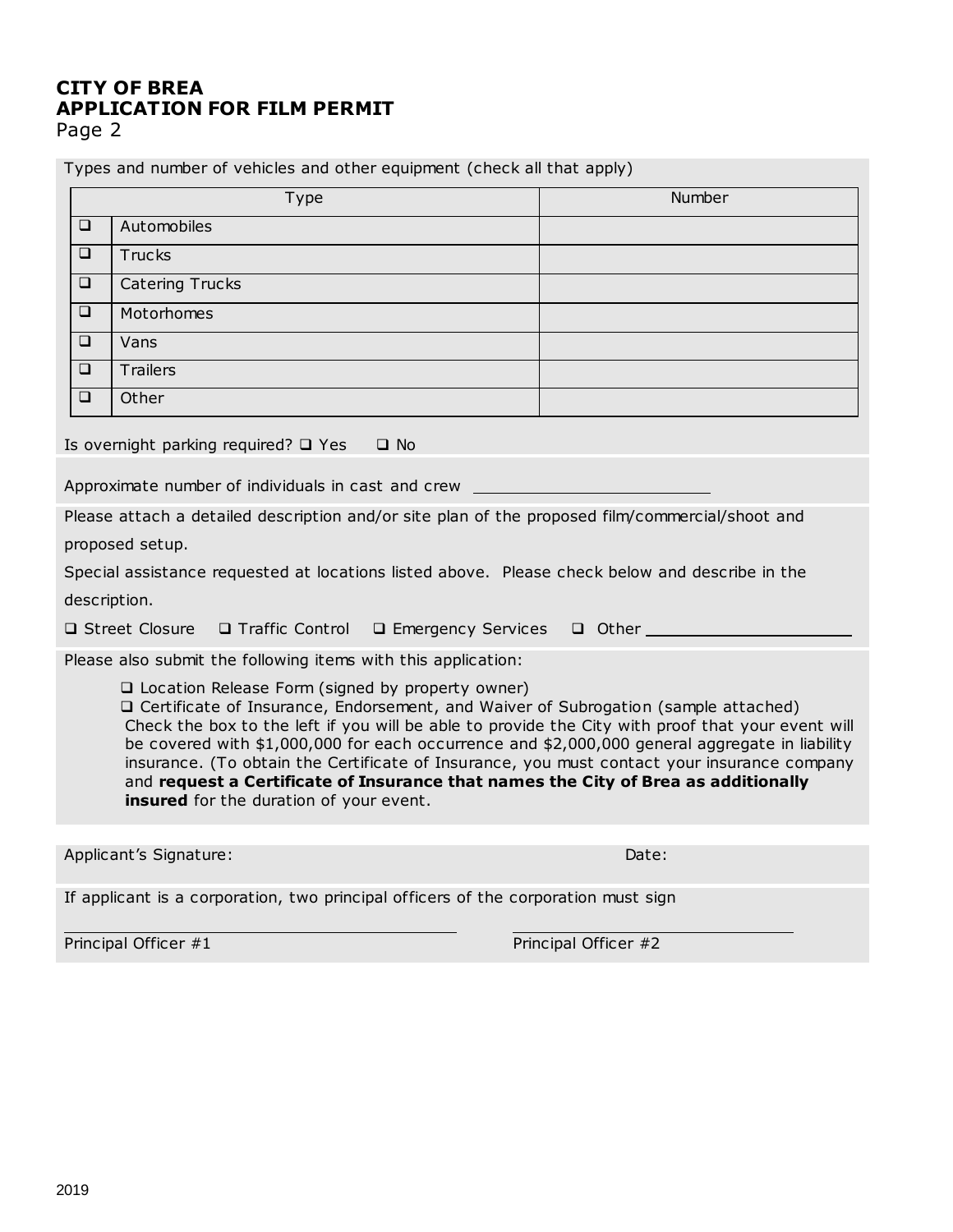## **CITY OF BREA APPLICATION FOR FILM PERMIT**

Page 3

All vendors hired by a Film Permit applicant to provide services at their event must obtain a City of Brea business license **before** the Film Permit can be approved. Below is a checklist of typical activities/features that would be provided by a separate vendor. Please check all categories/services that may apply, and provide each individual vendors information in the spaces provided. City of Brea Business License Staff will be contacting you regarding the information provided here.

| Security                             |                                 | Filming                                           |
|--------------------------------------|---------------------------------|---------------------------------------------------|
| Caterers/Food Vendors/Drink Vendors  |                                 | <b>Temporary Fencing</b>                          |
| Port-a-Potties                       |                                 | Other: a controller and controller and controller |
| Party Rentals (Chairs, Tables, etc.) |                                 |                                                   |
|                                      |                                 |                                                   |
| <b>Vendor/Business Name:</b>         |                                 |                                                   |
| <b>Contact Name:</b>                 |                                 |                                                   |
| <b>Phone Number:</b>                 | <b>Alternate Number (Cell):</b> |                                                   |
| <b>Fax Number:</b>                   |                                 |                                                   |
| <b>Email Address:</b>                |                                 |                                                   |
|                                      |                                 |                                                   |
| <b>Vendor/Business Name:</b>         |                                 |                                                   |
| <b>Contact Name:</b>                 |                                 |                                                   |
| <b>Phone Number:</b>                 | <b>Alternate Number (Cell):</b> |                                                   |
| <b>Fax Number:</b>                   |                                 |                                                   |
| <b>Email Address:</b>                |                                 |                                                   |
|                                      |                                 |                                                   |
| <b>Vendor/Business Name:</b>         |                                 |                                                   |
| <b>Contact Name:</b>                 |                                 |                                                   |
| <b>Phone Number:</b>                 | <b>Alternate Number (Cell):</b> |                                                   |
| <b>Fax Number:</b>                   |                                 |                                                   |
| <b>Email Address:</b>                |                                 |                                                   |
|                                      |                                 |                                                   |
| <b>Vendor/Business Name:</b>         |                                 |                                                   |
| <b>Contact Name:</b>                 |                                 |                                                   |
| <b>Phone Number:</b>                 | <b>Alternate Number (Cell):</b> |                                                   |
| <b>Fax Number:</b>                   |                                 |                                                   |
| <b>Email Address:</b>                |                                 |                                                   |

Contact City of Brea Business License at (714) 990-7686 for additional information on fees.

\* All non-profit organizations must quality under Section 501 (c)(3) of the Internal Revenue Code or Section 23701 of the California Revenue and Taxation Code as a charitable organization. No person, directly or indirectly, can receive a profit from the marketing and production of the film or from showing the films, tapes, or photos.